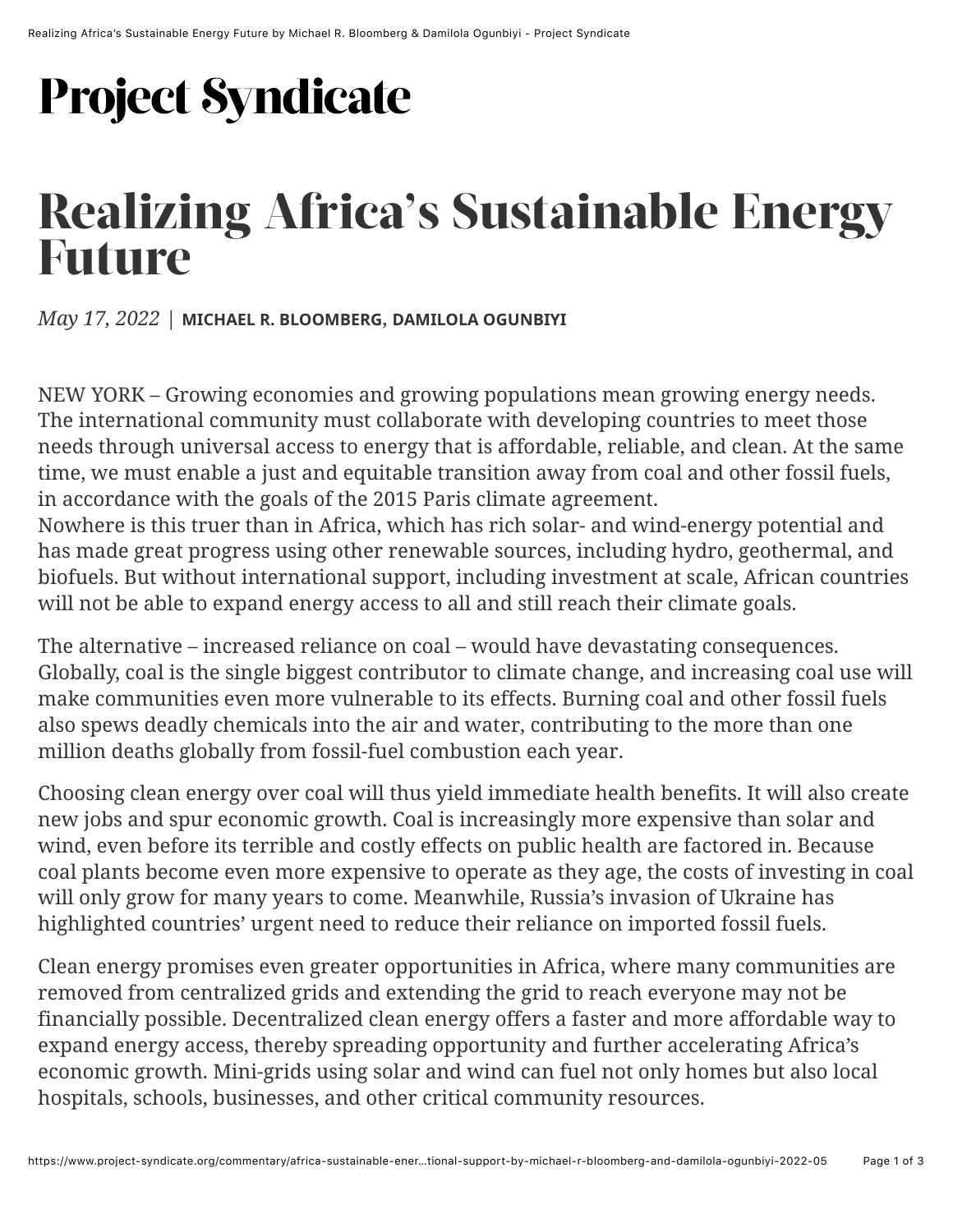Wealthy countries – including the United States – have a responsibility to help Africa seize those opportunities. They have benefited from more than a century of carbon-intensive development that now puts populations in Africa and throughout the developing world at great risk. African countries, which account for just 2-3% of current global carbon dioxide emissions, have contributed the least to the climate crisis but face the most devastating consequences.

In 2009, rich countries pledged to provide \$100 billion annually to help the developing world fight climate change and prepare for its effects, but that promise has never been fulfilled. That must change right away, but more must be done. Governments, multilateral banks, private investment firms, and philanthropists must increase their efforts to drive clean-energy financing to developing countries that may otherwise be forced to rely on carbon-intensive solutions.

At the ongoing 2022 Sustainable Energy for All Forum in Kigali, Rwanda, which brings together African and other global leaders, Bloomberg Philanthropies announced a new investment of \$242 million to speed up clean-energy progress in ten developing countries. Four are in Africa: Kenya, Mozambique, Nigeria, and South Africa. Each of these countries has enormous renewable-energy resources and can set an example for others around the world.

In partnership with Sustainable Energy for All, the International Solar Alliance, and other organizations, this funding will help those countries turbocharge clean-energy investment and avoid having to build new polluting coal plants. Together, we will help countries develop smart policies, attract new financing, establish clean-energy pilot projects, engage the public to encourage leaders to embrace clean energy, and provide the data and research those leaders will need to frame the most effective policies.

We have seen that it is possible to reduce  $CO<sub>2</sub>$  emissions and increase access to affordable, clean energy at the same time, and to do so quickly. Working with partners, Bloomberg Philanthropies' Beyond Coal campaign has helped to close more than two-thirds of US coal plants and more than half of Europe's. We must spread that success around the world.

There are promising clean-energy developments across Africa. For example, the presidency of last year's United Nations Climate Change Conference (COP26) and the Energy Transition Council brought together governments, development institutions, and financiers to create a supportive investment framework for Nigeria's Energy Transition Plan. Kenya's electrification strategy has focused on a variety of renewable-energy sources, tapping into multiple public and private funding channels and strategies for industrial, rural, and ongrid and off-grid alternatives to coal.

But we urgently need more action and investment, and the Sustainable Energy for All Forum is a chance to accelerate it. The event is reinforcing the importance of supporting